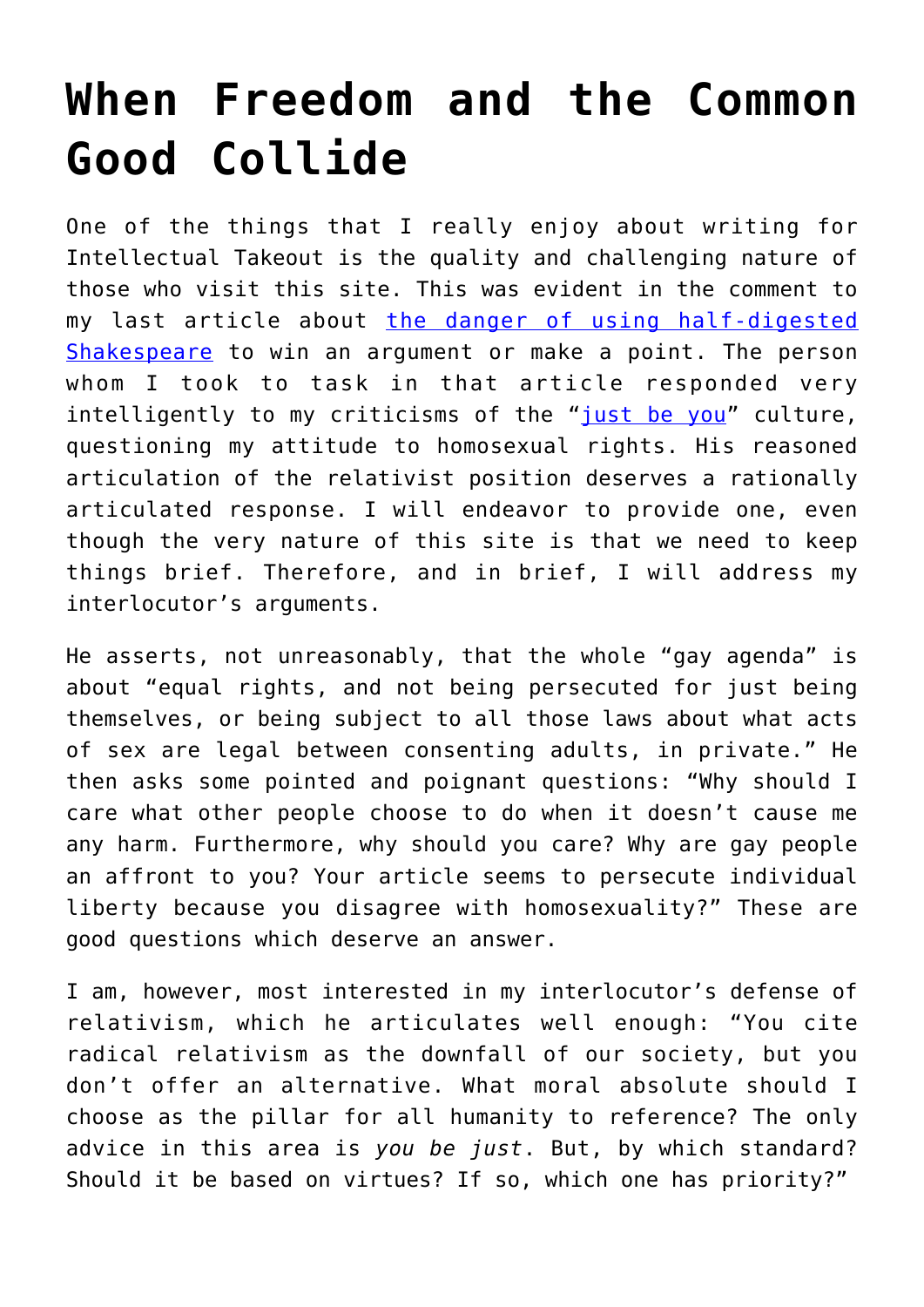Let me begin with the part of the argument concerning "equal rights." I believe in equal rights and equal responsibilities and that the first should never be separated from the second. My rights should not trample on the rights of others, which is another way of saying that individual liberty cannot be separated from the common good. We cannot do what we like if it means that our neighbors suffer. Hence my assertion that "just be you" must be subject to "you be just." As for the stuff about sex, I don't give a proverbial fig about what people do in private, behind closed doors, with other consenting adults. Nor are gay people an affront to me. I am quite comfortable with people who experience same-sex attraction, as can be seen from the fact that I spoke last year and will be speaking again this year at the national conference of [Courage](https://couragerc.org/), an organization for those with same-sex attraction who are trying to live chastely. I suspect that I am not as affronted by same-sex attraction as most "gay" people are with the idea of chastity. This is, however, a topic for later discussion.

Returning to the proverbial fig, I do believe that the fig leaf removed in private needs to be put back in place before its wearer appears in public. In other words, I do not want someone's sexuality flaunted in public, nor paraded proudly as a pretext for destroying traditional marriage. I hold this position, not because "gays" are an affront to me but because the individual liberty they demand is detrimental to the common good. In other words, their rights trample on the rights of their neighbors.

The neighbors I have particularly in mind are the weakest and most vulnerable members of society. I speak of children. The voiceless ones. The silence of the lambs. Children need love, which is to say that they need the self-sacrificial commitment, for life, of both parents. This is why healthy cultures defend the traditional family. This is why sick and decadent cultures destroy the family.